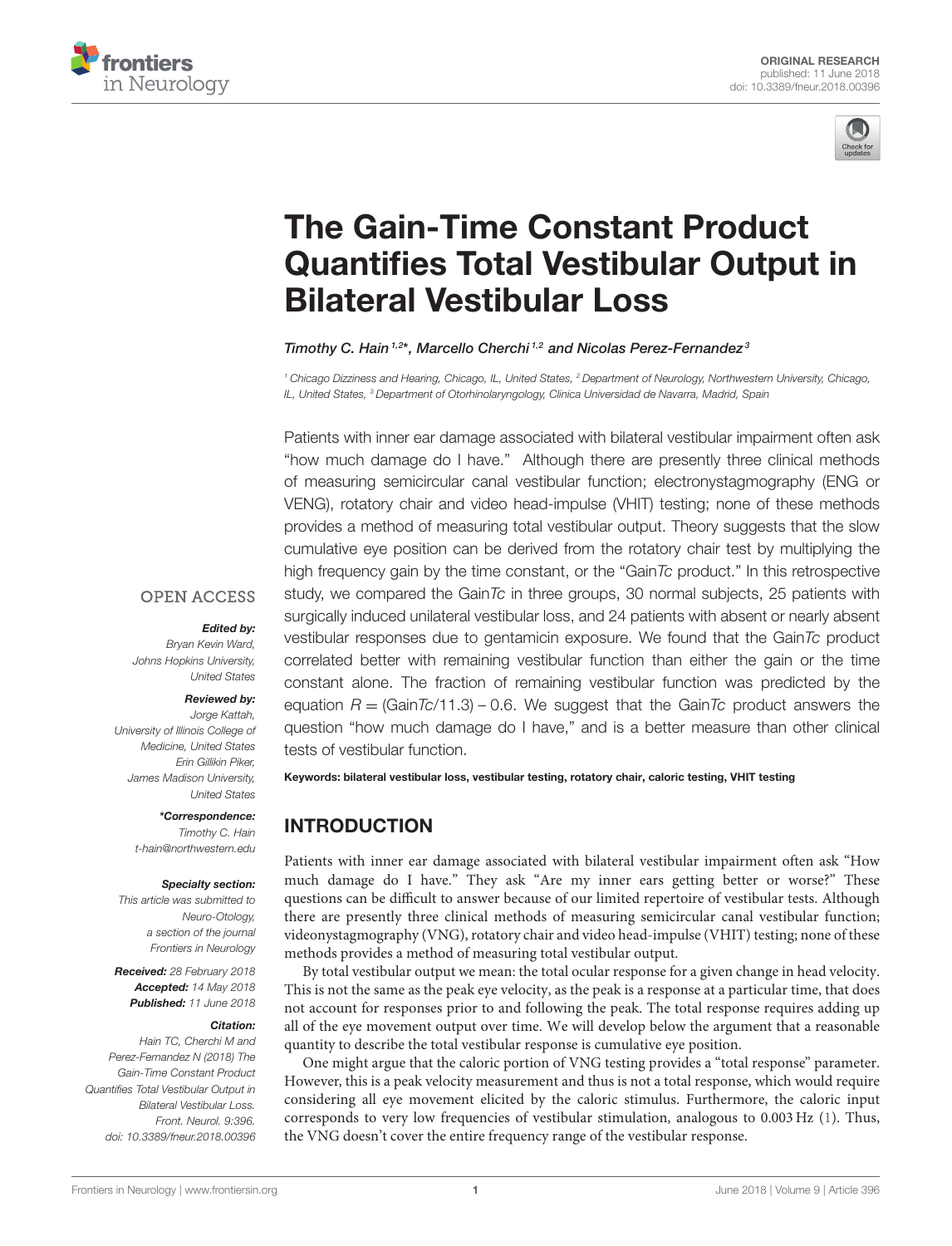The VHIT device has no total vestibular response parameter. This is again because it measures velocity rather than position. Furthermore, the VHIT is limited to high frequencies of vestibular stimulation, predominantly at 2.5 Hz [\(2\)](#page-4-1). According to Patel et al., the output of the VHIT, high frequency gain, is not correlated with chronic symptoms of dizziness [\(3\)](#page-5-0).

The rotatory chair test assesses a broad range of input frequencies, typically 0.01–0.64 Hz, and thus provides more information than either the caloric or the VHIT. However, the rotatory chair test does not provide a "total vestibular response" parameter. We will discuss how this can be computed.

The rotatory chair quantifies the velocity gain and phase of the vestibular-ocular reflex (VOR) in the horizontal plane. These values are obtained typically for at least four frequencies ranging from low (0.01 Hz) to high (0.64 Hz). The gain and phase values are plotted against the range of normal, and inferences are made concerning vestibular function from their pattern. As frequency ranges from high to low, individuals with peripheral vestibular disorders exhibit both reduced gain and increased phase, but there is considerable variability [\(4\)](#page-5-1).

While recognition of specific patterns of gain and phase of rotatory chair plots is useful, it is often imprecise and it can also be challenging to explain to patients that their problem is "phase lead at low frequencies." Fortunately, the gain and phase plots such as are used in rotatory chair testing have a descriptive mathematics that can be used to simplify this situation. The dependence of output on input can be expressed as a "transfer function." For a linear system, the output for any stimulus can be predicted from the transfer function. As the vestibulo-ocular reflex (VOR) is largely linear for low velocities and accelerations [\(5\)](#page-5-2), its transfer function can be represented by a linear mathematical construct, which for the VOR is a "single pole." The single pole has two parameters—gain (K) and time constant  $(Tc)$  [\(6\)](#page-5-3). Although having only two values (gain and time constant) is simpler to interpret than the eight values contained within the gain/phase frequency plots, the gain, and time constant values do not answer the question often posed by patients with bilateral vestibular impairment: "How much of the vestibular system remains?"

A possible solution lies in the "Slow cumulative eye position," or SCEP. Equations (1) and (2) express the mathematics underlying the SCEP. This transfer function for the vestibuloocular reflex can be computed from the step response—an exponentially declining eye velocity that is produced by a sudden change, or "step" in head velocity. The SCEP is the integral of the VOR step response and represents the total angular displacement of the eye for a step of head velocity. Thus, the SCEP reflects total vestibular output, in units of ocular angular displacement, for a step change of head velocity. When the step response equation is normalized to a 1◦ /s step (Equation 1) and then is integrated over time (Equation 2),the total eye displacement is simply the product of K  $*$  Tc—the product of the gain and the time constant. We subsequently call this the "GainTc."

Equation 1: Eye velocity in response to a unit 1◦ /s step of head velocity.

 $\dot{E}$  = eye velocity,  $K =$  High frequency gain,  $t =$  time, and  $Tc =$ Time constant:

$$
\dot{E} = K \times e^{-t/Tc} \tag{1}
$$

Equation 2: Slow cumulative eye position, or SCEP

$$
E = \int \dot{E} = \int K \times e^{-t/Tc} = K \times Tc \tag{2}
$$

The SCEP is computationally straightforward, being simply the product of the gain and time constant, and from Equations (1) and (2), one can see that this single number represents the total output, in terms of cumulative eye position, for a unit 1◦ /s step of head velocity.

For a group of subjects in whom the amount of remaining vestibular function was known we asked the question: How well does the Gain $Tc$  correlate with remaining vestibular function?

## **METHODS**

This was a retrospective study in which we computed the  $GainTc$ in three groups of subjects. The first group had good evidence for normal vestibular function. The second group had surgical unilateral hypofunction. The third group had near complete bilateral vestibular loss due to exposure to the ototoxic antibiotic, gentamicin. They are described in more detail below.

This study was reviewed and approved by the Northwestern University Institutional Research Board. A waiver of consent was granted for this retrospective review of data.

Most subjects were derived from the clinical practice of the first two authors (TCH, MC). These subjects underwent rotatory chair testing on a Micromedical Technology Rotatory chair system (Model 2000, GN-Otometrics, Chatham, Illinois), with a peak acceleration of 200°/s<sup>2</sup>. Fifteen of the 25 surgical subjects were contributed by the third author (NPF). These subjects were tested on a similar device, the CHARTR $\mathbb{R}$  RVT system, ICS Medical Corporation, Schaumburg, IL). All subjects were tested using standard protocols that included sinusoidal stimulation up to 0.64 Hz, and step responses. The parameters used to compute the Gain $Tc$  were produced by the commercial software for these two devices.

The VOR gain  $(K$  in Equations 1 and 2) was computed from the ratio of peak eye velocity/peak head velocity) for sinusoidal rotatory chair testing at 0.64 Hz, which is the highest frequency used for routine rotatory chair testing with these devices. The time constant,  $Tc$  was taken from the average computed time constant for per and post-rotatory measurements of two 100°/s step responses. The frequency of 0.64 Hz was chosen because it is the highest frequency available for these tests, and because while the VOR gain depends on frequency, it asymptotes to a constant level at higher frequencies [\(7\)](#page-5-4).

## RESULTS

Group 1, "normal," included 30 subjects. Six of these were normal volunteers with no complaints of dizziness or hearing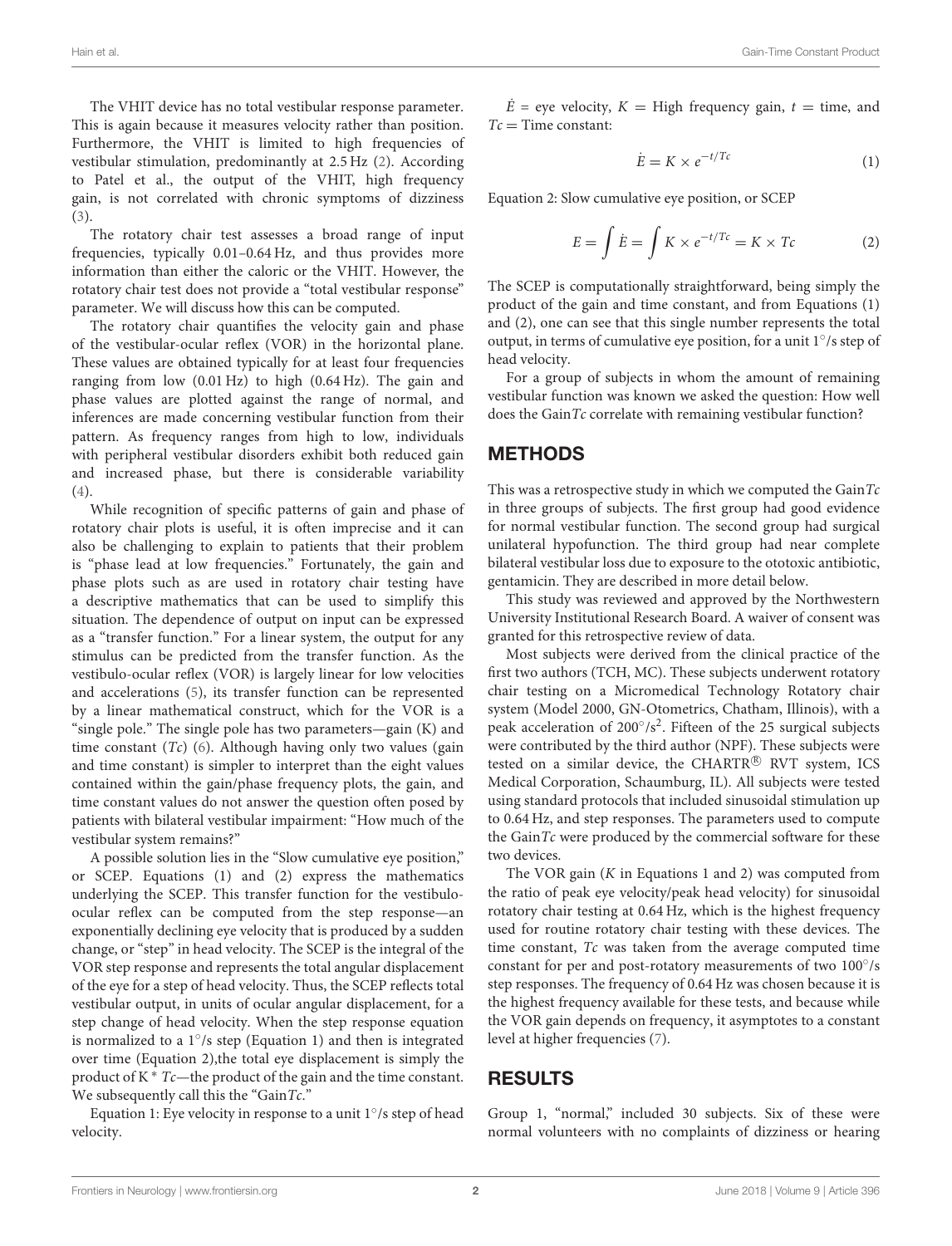disturbance. The remaining 24 complained of dizziness but had entirely normal otoneurological examinations including bedside video Frenzel testing. The bedside exam included negative testing for spontaneous nystagmus, vibration induced nystagmus, and head-shaking nystagmus, and a negative eyes-closed tandem Romberg. This testing is very sensitive to unilateral and bilateral vestibular loss. In 21 of the "normal" subjects, the cause of their dizziness was attributed to migraine as they also had headaches as a prominent feature. In the remaining three, final diagnoses were epilepsy, anxiety, and syncope. Fifteen of these subjects also had caloric testing done. These subjects had normal caloric responses using conventional criteria [\(1\)](#page-4-0). For patients where it was available, the average total caloric response was 76.11°/s. We assumed that these subjects had 100% of their vestibular system functioning and set the R-value to 1.

Group 2, "unilateral," included 25 subjects. Of these, 21 had undergone surgery to ablate vestibular function on one side. Six of these had vestibular nerve sections, and 15 were post labyrinthectomy. The remaining four had surgical removal of large acoustic neuromas followed by a caloric test that documented no remaining vestibular function. Twenty-four of these subjects had caloric testing done, and all but three had no caloric response on the operated side. In these three, the caloric paresis was very high (79, 91, 93%). In these cases, we accounted for the remaining residual function. Specifically, we assumed the remaining ear had an "R" of 0.5, and we solved the paresis equation of Jongkees [\(8\)](#page-5-5) for the other ear. These adjustments were small and resulted in a mean value for "R" of 0.51, only slightly greater than the expected 0.5 for surgical lesions.

Group 3, "bilateral," included 24 patients with bilateral vestibular loss. These individuals had developed permanent oscillopsia and ataxia after exposure to gentamicin, a wellknown ototoxin. Twenty-two of twenty-four of these had caloric responses available, and the average total caloric response was 10.05◦ /s. Rather than assume that they had no vestibular function at all, in the 22 where caloric results were available, we estimated their remaining vestibular function by dividing the sum of all four open water caloric irrigations by 100. The figure of 100 was chosen as it is the average sum of all caloric irrigations of normal persons to open water caloric testing [\(9\)](#page-5-6). While this is called the "total caloric response," here the term "total" refers to an aggregate descriptor of the conventional caloric test, rather than the entire output of the caloric test (which would require an integral). As previously observed by Hess et al. [\(10\)](#page-5-7), it is likely that the caloric underestimates the true remaining vestibular function, in as much as caloric testing is a test of low frequencies, and cannot assess the higher frequency VOR. Nevertheless, considering the lack of better data this is the most reasonable adjustment.

**[Table 1](#page-2-0)** shows that the average GainTc-value varied greatly between normal (11.25), unilateral (3.75), and bilateral (0.95) groups. As the values of the GainTc parameter were not normally distributed for each group we used the Kruskal-Wallis test to compare group differences [\(11\)](#page-5-8). There was a statistically significant difference in  $GainTc$  parameter for the three groups  $[H(2)] = 63.657$ ,  $p < 0.001$ , with a mean rank of 64.15 for the normal group, 35.42 for the unilateral group, and 14.58 for the bilateral group. Follow up pairwise comparisons revealed that the Normal group was significantly higher than both the unilateral  $(H = 28.730, p < 0.001)$  and bilateral-gent  $(H = 49.567, p <$ 0.001) groups, and the GainTc parameter was higher for the unilateral group than for the bilateral group ( $H = 20.837$ , p  $= 0.004$ .

**[Figure 1](#page-3-0)** is a scatter plot showing remaining vestibular function, on the X axis, plotted against the Gain $Tc$  on the Y axis. The linear regression line shown in **[Figure 1](#page-3-0)** is described in **[Table 2.](#page-3-1)**

## **DISCUSSION**

Our results suggest that the mean  $GainTc$ —the product of the VOR gain and time constant, differs significantly between the normal, unilateral loss and bilateral loss groups, and furthermore the Gain $Tc$  correlates with remaining vestibular function. In particular, a reasonable estimate for the remaining fraction of vestibular function that an individual has, which we call "R," neglecting the small Y intercept, is the product of their VOR Gain and step-response time constant, computed as we described, divided by 11.3.

We have also shown that the correlation of  $GainTc$  with  $R$ is higher than either the VOR gain or the VOR time constant, Tc. Based on this analysis, we suggest that the  $GainTc$  product is a better measure of total vestibular function than either Gain or  $T_c$ . Because, as we have shown, the Gain $T_c$  is proportional to the total vestibular output, the GainTc is also the measure most suitable to quantify bilateral vestibular damage such as resulting from ototoxicity. As mentioned in the introduction, the other tests of semicircular canal function contain less information than the rotatory chair because they assess low frequencies (i.e., caloric tests) alone, or primarily very high frequencies (i.e., VHIT test).

Although the  $GainTc$  product is not a complex construct, we were able to find only a single other mention of this parameter in the vestibular testing literature. Honrubia et al. [\(12\)](#page-5-9), when describing the results of rotatory chair testing in subjects with bilateral vestibular weakness, reported the "coefficient of sensitivity of the pendulum equation," that was computed identically. They stated that the value for this parameter was 5.87 in normal subjects, while the mean value for the nine patients with bilateral vestibular weakness that they reported was 1.60. This result is smaller than ours, possibly because of their use

<span id="page-2-0"></span>TABLE 1 | Summarizes the characteristics of the three groups of subjects as well as provides summary values for vestibular parameters from rotatory chair testing.

|  | n R | Gain | Tc | GainTc                                                                            | Age                                                                                 |
|--|-----|------|----|-----------------------------------------------------------------------------------|-------------------------------------------------------------------------------------|
|  |     |      |    | Normal 30 1.00 0.75 $\pm$ 0.11 15.28 $\pm$ 5.34 11.25 $\pm$ 3.13 36.07 $\pm$ 12.9 |                                                                                     |
|  |     |      |    |                                                                                   | Unilateral 25 0.50 0.51 $\pm$ 0.15 7.38 $\pm$ 2.76 3.75 $\pm$ 1.51 52.16 $\pm$ 10.0 |
|  |     |      |    |                                                                                   | Bilateral 24 0.09 0.35 $\pm$ 0.21 3.22 $\pm$ 1.28 0.95 $\pm$ 1.18 62.08 $\pm$ 11.11 |

*n* = *number of subjects. Remaining function (R)* = *fraction of total vestibular function remaining (see text). Gain is the VOR gain for 0.64 Hz. Tc is the average time constant for step responses. GainTc* = *product of VOR Gain and Tc. Standard deviations are provided next to the mean values.*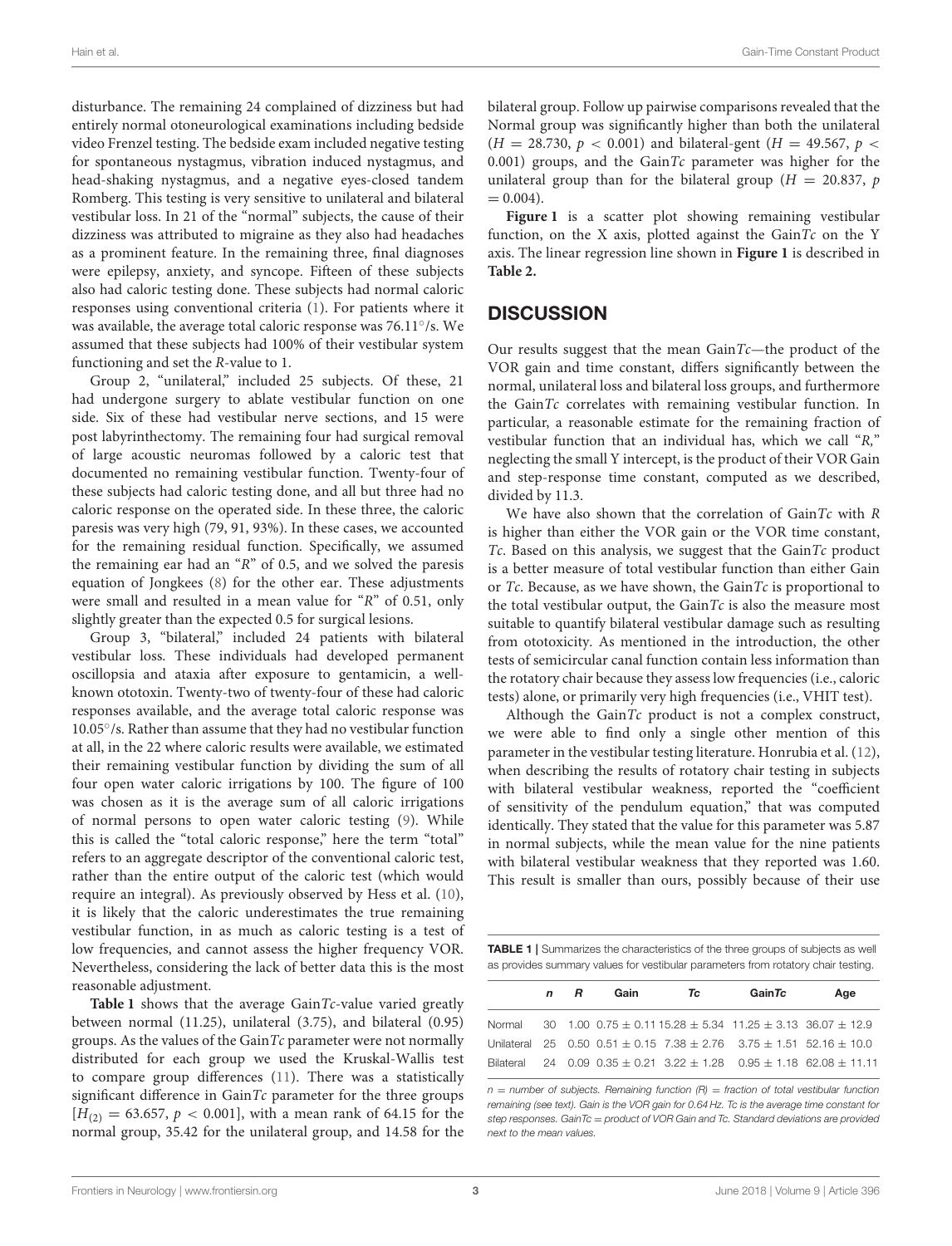

<span id="page-3-0"></span>

<span id="page-3-1"></span>

| <b>TABLE 2</b>   Regressions of GainTc, Gain, and Tc on remaining vestibular function, |  |  |  |
|----------------------------------------------------------------------------------------|--|--|--|
|                                                                                        |  |  |  |

| ,2   | Slope | Intercept |
|------|-------|-----------|
| 0.76 | 11.3  | $-0.60$   |
| 0.55 | 1.23  | 0.11      |
| 0.60 | 0.045 | 0.15      |
|      |       |           |

*Each of these regressions can be used to estimate the remaining function based on the GainTc, Gain, or Tc. For example, using the GainTc regression, GainTc* = *(11.3* \* *R) – 0.6. More usefully, when rearranged in terms of remaining function, the equation becomes R* = *(GainTc/11.3) – 0.6.*

of smaller values for the VOR time constant based on higher velocity rotational tests than those used in the present work. Honrubia et al. did not develop this concept further.

Other estimates of the Gain and Tc and their product can be obtained from larger studies of rotatory chair testing in patients.

**[Table 3](#page-3-2)** summarizes literature data, selecting out those having larger numbers of subjects, and providing gain and Tc-values from rotatory chair testing in normal subjects and patients with well documented unilateral vestibular loss. For normal subjects, the study of Wade et al. [\(13\)](#page-5-10), included almost an order of magnitude more subjects than other similar studies, and computing the GainTc from their data resulted in a similar estimate for the "normal" GainTc  $(10.4)$  as ours  $(11.3)$ . Average gains and time constants from smaller studies [\(4,](#page-5-1) [14](#page-5-11)[–17\)](#page-5-12), yielded values for the GainTc product ranging from 7.12 to 11.26.

| n   | Gain                              | Tc    | GainTc | <b>References</b> |
|-----|-----------------------------------|-------|--------|-------------------|
|     | <b>NORMAL SUBJECTS</b>            |       |        |                   |
| 55  | 0.53                              | 13.44 | 7.12   | (14)              |
| 743 | 0.65                              | 16.00 | 10.4   | (13)              |
| 100 | 0.66                              | 16.6  | 11.0   | (15)              |
|     | <b>UNILATERAL VESTIBULAR LOSS</b> |       |        |                   |
|     | 0.49                              | 6.2   | 3.04   | (18)              |
| 43  | 0.38                              | 9     | 3.38   | (13)              |
| 11  | 0.49                              | 6.2   | 3.04   | (19)              |

<span id="page-3-2"></span>TABLE 3 | Literature values for gain and Tc.

With respect to studies reporting values for patients with well documented unilateral loss, all of the studies in **[Table 3](#page-3-2)** result in a similar estimate for the GainTc product, between 3.03 and 3.375. This is similar to our finding of a value of 3.75 in 25 subjects.

For patients with bilateral vestibular loss, if their vestibular loss is complete, the gain would be 0 and thus the  $GainTc$ product should be 0. We know of no datasets comparable to ours where caloric responses were used to estimate total response in patients with gentamicin induced ototoxicity. There is, however, documentation of the failure of individual gain and Tc-values to correlate with reduction of caloric responses. Hess et al. reported a wide range of gains (0–0.8) and time constants (1–9) in 17 patients with partial bilateral vestibular loss [\(10\)](#page-5-7).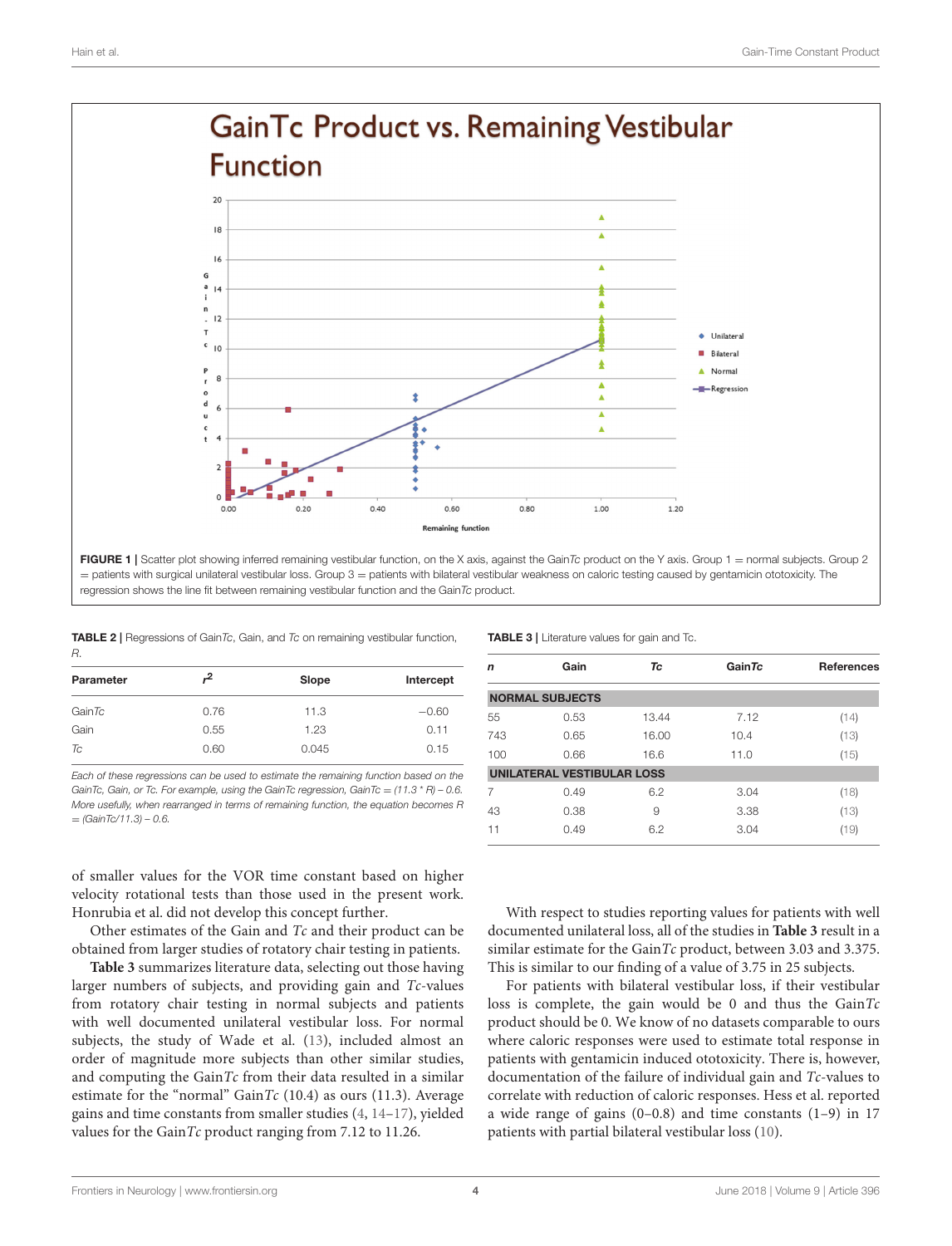As the ages of our unilateral and bilateral subjects were much lower than those of our normal subjects, and one might hypothesize that the effects seen were at least partially due to decline in vestibular output with age. We computed the  $GainTc$ product from several other studies of the VOR as a function of age [\(20,](#page-5-13) [21\)](#page-5-14) in an attempt to estimate the magnitude of the effect of age on the GainTc product.

Baloh et al. reported the gains and time constants of the VOR in a study of 75 "elderly" normal people, averaging 79.6 years old, who were compared to 25 normal younger people, averaging 26.2 years old [\(20\)](#page-5-13). Their data results in a GainTc product of 9.5 for the younger subjects, and 6.8 for the older subjects, from which it can be calculated that the slope of the GainTc/year is−0.051/year. Similarly, Paige [\(21\)](#page-5-14) reported gain and phase data in 30 "young" (18–44) and 23 "Middle-Aged" (45–69) subjects. The GainTc products for the 0.025 Hz-50°/s stimulus, similar to our methodology, were computed to be 13.23 and 10.07 for young and middle-aged, respectively, resulting in a slope of  $-0.12^{\circ}/\text{year}$ . This analysis suggests that the GainTc product declines slowly with age. From these two values, for the ages of our subjects, the amount of decrement of GainTc that would be predicted from the age differences between our bilateral (average age of 62) and normal subjects (36) is between 1.3 and 3.1◦ . This amount of decline in the GainTc is much smaller than the  $7.5^\circ$  or more deg. decline in  $GainTc$  found in the unilateral and severe bilateral vestibular groups.

As the GainTc product has the highest correlation  $(r^2)$ , with remaining function, this implies that it better reflects remaining vestibular function than high-frequency VOR gain or the time constant. We suggest that the  $GainTc$  product performs better because of the following observations: As illustrated by **[Table 3](#page-3-2)**, compared to normal subjects, vestibular gain is little changed by unilateral vestibular weakness or loss. However, the time constant is greatly reduced. In patients with near complete vestibular loss, the VOR time constant cannot decrease below that of the mechanics of the inner ear (about 6 s) [\(6\)](#page-5-3), but the gain continues to decrease until it reaches 0. Thus, the Gain $Tc$  product, which is sensitive to unilateral loss from decline in the time constant, and is sensitive to bilateral loss from decline in the gain, correlates better with remaining vestibular function than either the gain or the time constant, considered separately. Furthermore, as the  $GainTc$  product is a continuous variable, it could be reasonably used to follow progress over time and answer questions such as: Am I getting better or worse?

# LIMITATIONS

Our "normal" group was largely composed of individuals with complaints of dizziness, but with no peripheral vestibular lesion.

## **REFERENCES**

<span id="page-4-0"></span>1. Jacobson G, Newman C, Peterson E. Interpretation and usefulness of caloric testing. In: Jacobson, C. Newman, and J. Kartoush editors. Handbook of Balance Function Testing. San Diego, CA: Singular (1997). pp. 193–233.

It is possible that these persons had undiscovered peripheral vestibular lesions, or the process that caused their symptoms affects the GainTc Product. While possible, this is unlikely, as in **[Table 3](#page-3-2)** we point out that several large studies of normal subjects containing data from which the GainTc product can be computed, produce similar values to ours.

Second, participants in this study were tested in two different commercially available rotatory chairs. It is possible that there are systemic differences in the  $GainTc$  product, depending on differences in device characteristics. Again, while possible, this is unlikely as in **[Table 3](#page-3-2)** we point out that studies of subjects in many other settings, including subjects with unilateral vestibular loss, resulted in similar values for the  $GainTc$ product.

Thirdly, the  $GainTc$  product is a measure of horizontal canal function alone. It does not quantify vestibular function of the vertical semicircular canals or the otolith organs. Other vestibular tests such as the VHIT or caloric test are better able to determine the side of a vestibular lesion. This is an important consideration that shows that the rotatory chair test quantifies only a subset of vestibular function. Nevertheless, the Gain $Tc$  parameter, appears well suited to for quantification of bilateral vestibular weakness that affects the entire vestibular apparatus.

# **CONCLUSION**

The Gain $Tc$  product is a method of inferring remaining vestibular function of the horizontal semicircular canals. It provides an answer to the question "how much vestibular function do I have." It suffers from the variability intrinsic to other vestibular measures, but has the advantage of simplicity, as it provides a "single number" to quantify vestibular output. As it is a continuous variable, it may be suitable to monitoring progressive vestibulopathies such as those commonly encountered in ototoxicity.

# AUTHOR CONTRIBUTIONS

TH accumulated the data, wrote the manuscript. MC reviewed the manuscript. NP-F contributed cases from his practice and provided critical review of the manuscript.

# ACKNOWLEDGMENTS

Ron Fisher, Ph.D. assisted us with statistical analysis.

<span id="page-4-1"></span>2. McGarvie LA, Curthoys IS, MacDougall HG, Halmagyi GM. What does the dissociation between the results of video head impulse versus caloric testing reveal about the vestibular dysfunction in Meniere's disease? Acta Otolaryngol. (2015) **135**[:859–65. doi: 10.3109/00016489.2015.10](https://doi.org/10.3109/00016489.2015.1015606) 15606